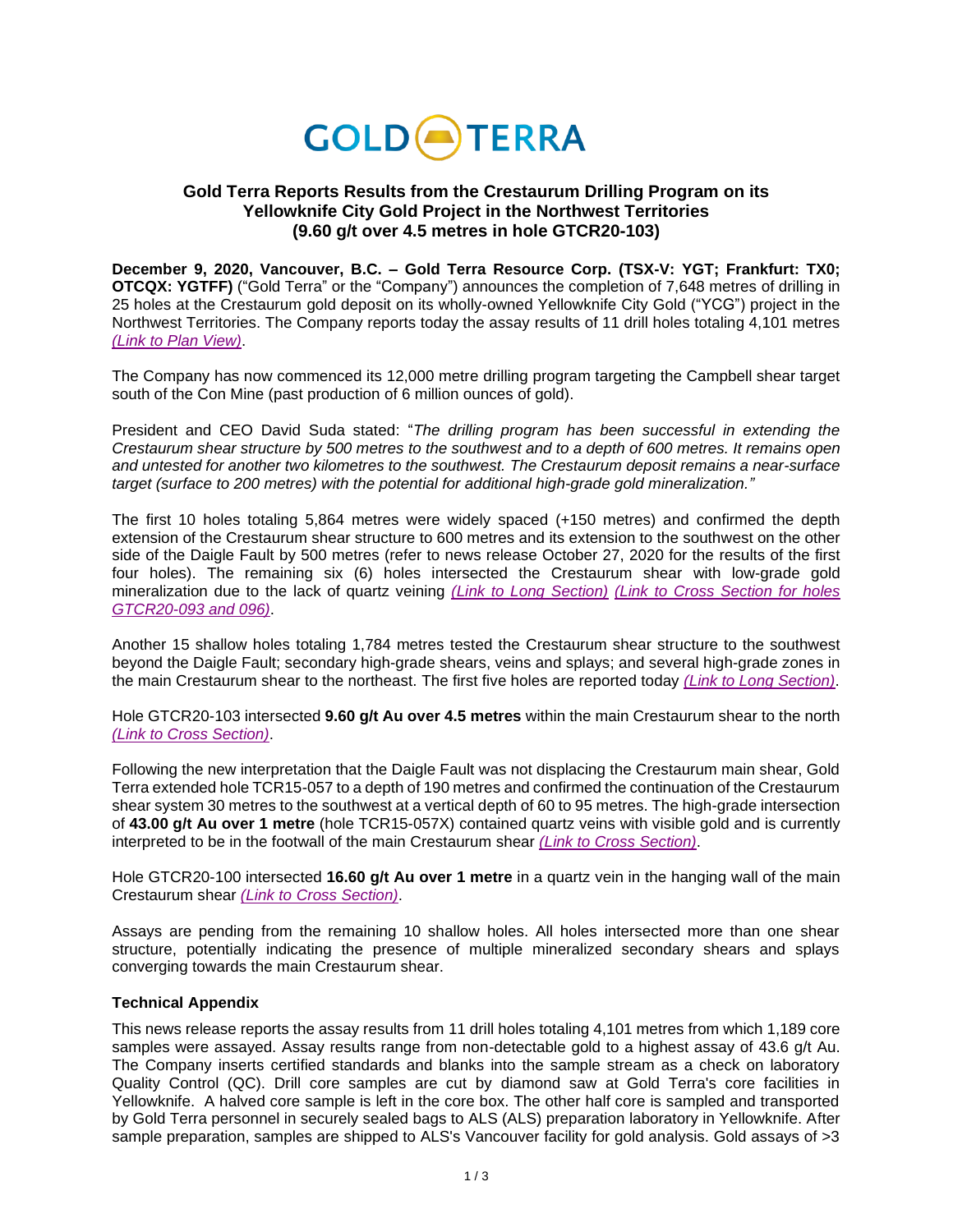g/t are re-assayed on a 30 g split by fire assay with a gravimetric finish. Samples with visible gold are additionally assayed using a screen metallics method. ALS is a certified and accredited laboratory service. ALS routinely inserts certified gold standards, blanks and pulp duplicates, and results of all QC samples are reported.

Drill holes were drilled at right angles to the zones of mineralization and dip angles of holes were designed to intersect the zones as close to normal as possible. Zones reported here are interpreted to be 90-100 percent of true thickness.

The technical information contained in this news release has been reviewed and approved by Joseph Campbell, Chief Operating Officer, a Qualified Person as defined in National Instrument 43-101 – *Standards of Disclosure for Mineral Projects*.

| <b>Drill Hole</b> | Dip   | <b>Azimuth</b> | <b>UTM Location</b> |                 |       |          |        | <b>Interval</b> |        |
|-------------------|-------|----------------|---------------------|-----------------|-------|----------|--------|-----------------|--------|
|                   |       |                | Easting             | <b>Northing</b> |       | From (m) | To(m)  | (m)             | Au g/t |
| GTCR20-093        | $-50$ | 305            | 635889              | 6941198         |       | 376.65   | 377.65 | 1.00            | 3.24   |
| GTCR20-094        | $-50$ | 305            | 635798              | 6941026         |       | 463.0    | 465.5  | 2.50            | 0.51   |
|                   |       |                |                     |                 |       | 483.87   | 485.87 | 2.00            | 2.08   |
| GTCR20-095        | $-56$ | 305            | 636171              | 6941351         |       | 358.4    | 359.4  | 1.00            | 2.14   |
|                   |       |                |                     |                 |       | 480.0    | 482.0  | 2.00            | 0.48   |
| GTCR20-096        | $-56$ | 285            | 636691              | 6941352         |       | 769.0    | 771.0  | 2.00            | 2.50   |
| GTCR20-097        | $-49$ | 305            | 636171              | 6941531         |       | 400.0    | 402.0  | 2.00            | 0.94   |
| GTCR20-098        | $-50$ | 305            | 635903              | 6941475         |       | 231.97   | 233.97 | 2.00            | 0.69   |
|                   |       |                |                     |                 |       | 250.81   | 251.81 | 1.00            | 2.12   |
| <b>TCR15-057X</b> | $-45$ | 304            | 635509              | 6941403         |       | 11.18    | 13.2   | 2.02            | 1.42   |
|                   |       |                |                     |                 |       | 59.5     | 60.0   | 0.50            | 1.81   |
|                   |       |                |                     |                 |       | 135.0    | 138.0  | 3.00            | 14.67  |
|                   |       |                |                     |                 | Incl. | 135.0    | 136.0  | 1.00            | 43.60  |
| GTCR20-099        | $-50$ | 305            | 635986              | 6941918         |       | 131.5    | 132.5  | 1.00            | 1.42   |
|                   |       |                |                     |                 |       | 136.7    | 137.7  | 1.00            | 1.08   |
| GTCR20-100        | $-45$ | 305            | 635944              | 6941822         |       | 18.53    | 19.53  | 1.00            | 16.60  |
|                   |       |                |                     |                 |       | 132.11   | 134.73 | 2.62            | 0.78   |
| GTCR20-101        | $-49$ | 303            | 635965              | 6941987         |       | 76.0     | 77.0   | 1.00            | 4.60   |
|                   |       |                |                     |                 |       | 91.5     | 94.55  | 3.05            | 1.28   |
| GTCR20-103        | $-56$ | 306            | 636076              | 6942053         |       | 124.0    | 128.5  | 4.50            | 9.60   |

# **Crestaurum - DDH Intersections**

The Company also announces the departure of Alan Sexton, Vice President Exploration, effective December 1, 2020. The Company wishes to thank Mr. Sexton for his years of contribution to the Company and wishes him success in his future endeavours.

### **About Gold Terra's Yellowknife City Gold Project**

The YCG project encompasses 800 sq. km of contiguous land immediately north, south and east of the City of Yellowknife in the Northwest Territories. Through a series of acquisitions, Gold Terra controls one of the six major high-grade gold camps in Canada. Being within 10 kilometres of the City of Yellowknife, the YCG is close to vital infrastructure, including all-season roads, air transportation, service providers, hydro-electric power and skilled tradespeople.